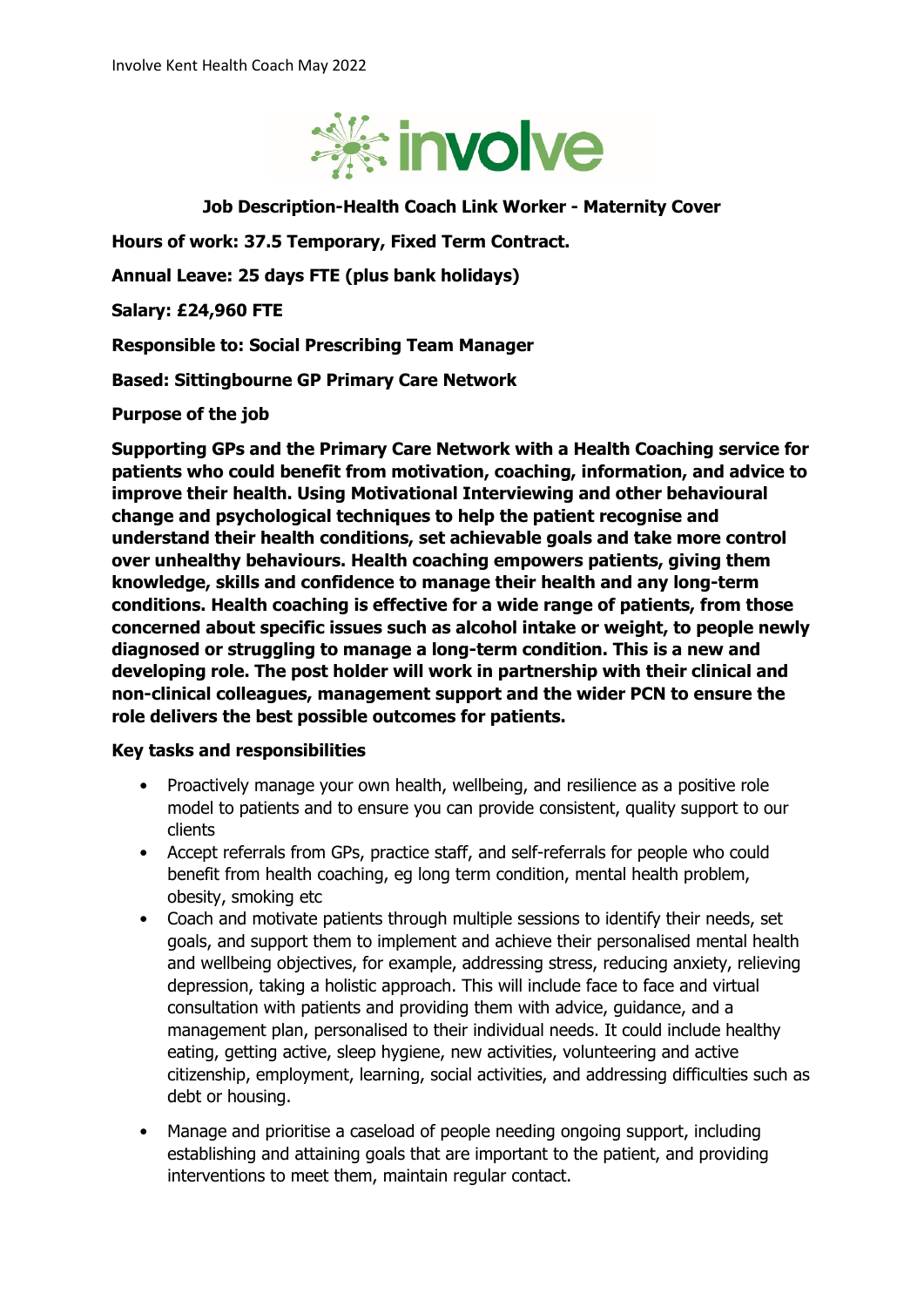- Ensure all interventions and coaching are designed to empower patients to be active participants in their own healthcare, empower them to manage their own health and wellbeing, building resilience, improving their confidence and self-esteem.
- Help initiate people into supportive social networks to create a sustainable, lifelong plan to manage their own health and wellbeing.
- Work with the broader PCN to maximise the support available to patients, including the social prescribing team to connect patients to community-based activities which support them to take increased control of their health and wellbeing, and working with clinical colleagues to provide enhanced support to patients being supported through, identifying those who would benefit the most from health coaching.
- Work across the practices within the primary care network, including a combination of in person, remote, telephone and video consultation.
- Update patient notes with all contact, communication, support plans and outcome reviews to ensure GPs and clinicians are fully updated with progress

# **Patient Coaching, Care and Support:**

- Provide personalised coaching to patients with health conditions which supports them to identify and meet their individual lifestyle, health and wellbeing goals, following NHSE Health Coaching best practice and maximising tools such as Six Ways to Wellbeing
- Deliver and facilitate group and peer sessions, including sessions focussed on specific issues/ challenges to develop connections and resilience
- Tailor advice effectively to the individual, ensuring the particular needs of any identified patient groups are understood and addressed
- Ensure a 'Trauma Informed' approach, accessing appropriate training to do this, recognising entrenched issues may be at the root of health harming behaviours
- Build trust and respect with the person, providing non-judgemental and nondiscriminatory support, respecting diversity, and lifestyle choices. Work from a strength-based approach focusing on a person's assets.
- Increase patient motivation to self-manage and adopt healthy behaviours (using Patient Activation Measure)
- Work with patients with lower activation scores to understand and increase their level of knowledge, skills and confidence (their "Activation" level) to manage their own mental health, physical health and wellbeing, and increase their ability to access and utilise community support offers.
- Be a friendly, professional and engaging source of information about health, wellbeing and prevention approaches.
- Motivate and support patients to access appropriate specialist and clinical services to improve health, such as smoking cessation, One You, Weight Management, drug and alcohol service, IAPTS.
- Support patients in shared decision-making conversations where appropriate.
- Work with the social prescribing and other colleagues to ensure that individuals can access support to address wider social needs that can impact on their health and wellbeing, such as such as debt, poor housing, being unemployed, loneliness and caring responsibilities.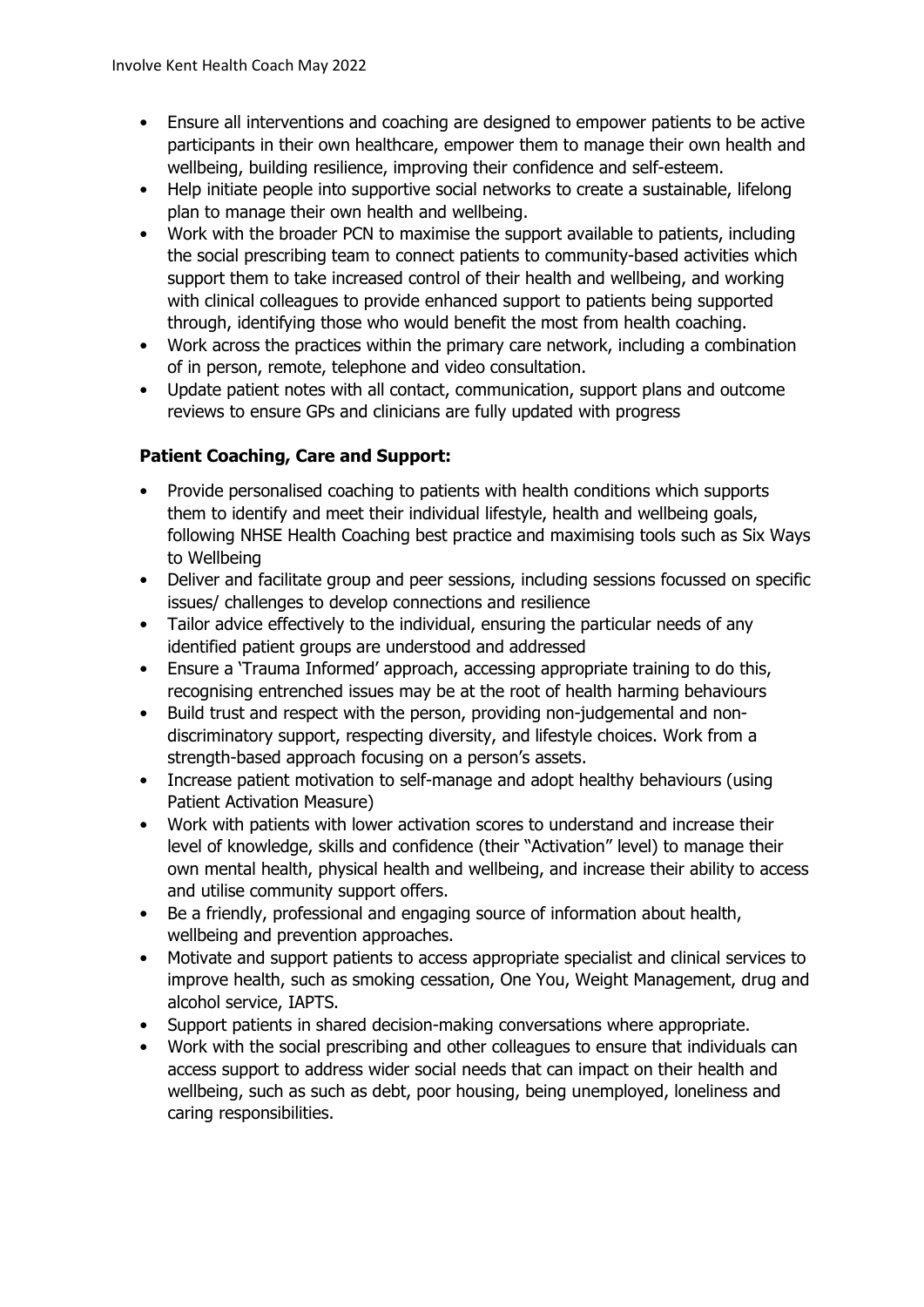# **Primary Care Network and Multi-Disciplinary Team**

- Promote health and wellbeing coaching, its role in self-management, addressing health inequalities and the wider determinants of health.
- As part of the PCN team, build relationships with staff in GP practices within the local PCN, attending relevant meetings, giving information and feedback on the service
- Work with GPs and practice managers to produce patient lists if appropriate (eg patients over 45 with diabetes) and proactively contact people, offering the service in a positive, stigma-free way, encouraging engagement and take up.

# **System Responsibilities**

- Develop and maintain effective relationships with the VCSE / mental health sector ensuring that patients can easily move between services and community resources to access additional support.
- Work in partnership with all local agencies to raise awareness of health and wellbeing coaching, and how partnership working can reduce pressure on statutory services, improve health access and outcomes and enable a holistic approach to care.
- Seek regular feedback about the quality of service and impact of health coaching on partner agencies.
- Be proactive in encouraging equality and inclusion, through self-referrals and connecting with all diverse local communities, particularly those communities that statutory agencies may find hard to reach.

# **Data capture**

- Ensure accurate data is captured and recorded on GP systems (Emis/ Vision) and Involve case management system (Charity Log) following every contact/ intervention.
- Work sensitively with people, their families and carers to capture key outcome information, enabling tracking of the impact of health coaching on their health and wellbeing, including the measures required within the PCN Contract (e.g. ONS4 and PAM measures)
- Encourage people, their families and carers to provide feedback and to share their stories about the impact of Health Coaching on their lives.
- Support referral agencies to provide appropriate information about the person they are referring. Provide appropriate feedback to referral agencies about the people they referred.
- Work closely with GP practices within the PCN to ensure that the relevant codes are captured and inputted into clinical systems, (as outlined in the Network Contract DES), adhering to data protection legislation and data sharing agreements.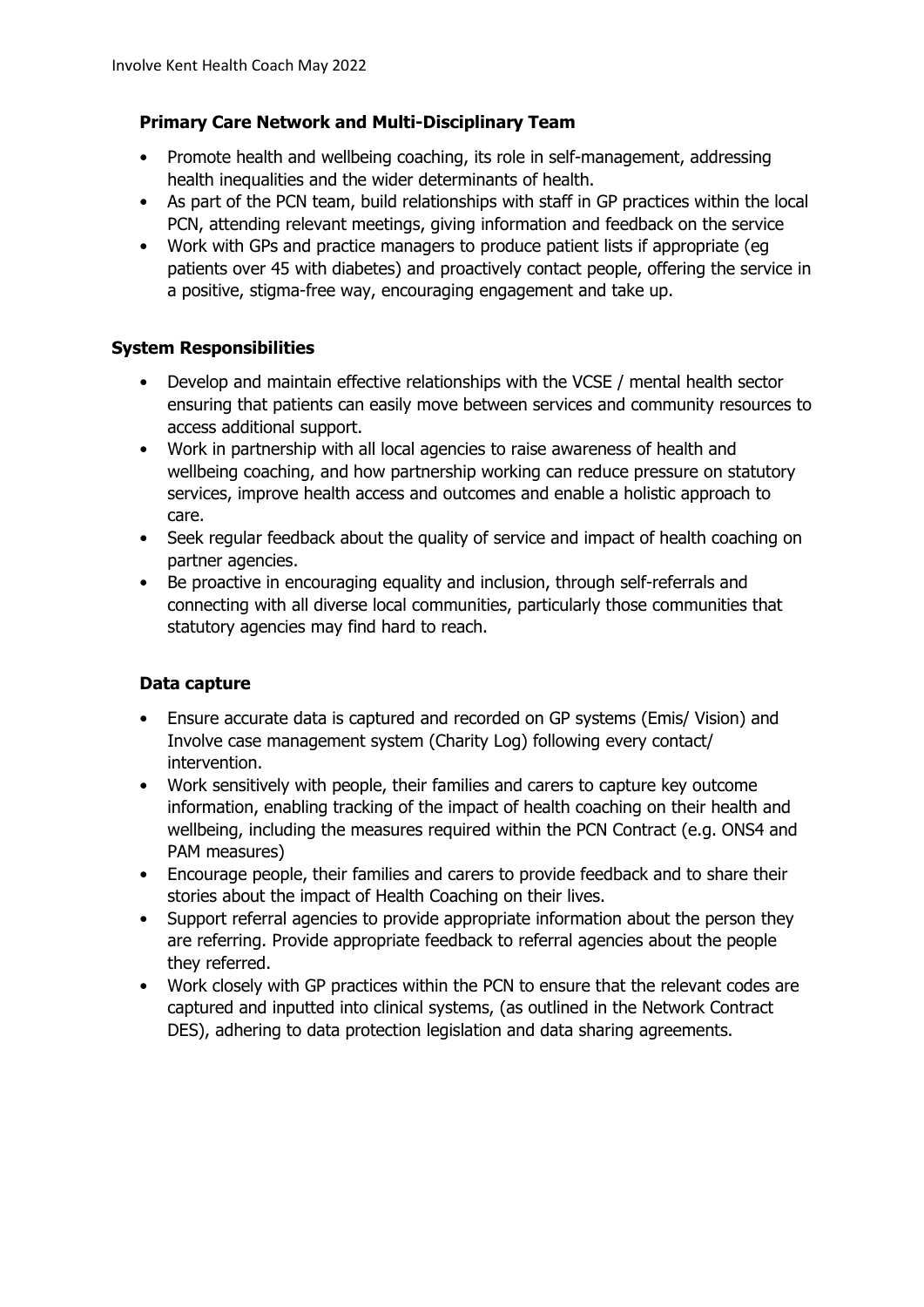### **Professional development and other responsibilities**

- Work with your line manager to undertake continual personal and professional development, taking an active part in reviewing and developing roles and responsibilities.
- Training requirements for the role are currently being developed by NHS England; when these are developed, undertake identified coaching and training as required by the Personalised Care institute
- Adhere to organisational policies and procedures, including confidentiality, safeguarding, lone working, information governance, equality, diversity and inclusion training and health and safety, for both Involve and the PCN.
- Contribute to the development of policies and plans relating to equality, diversity and health inequalities.
- Undertake any tasks consistent with the level of the post and the scope of the role, ensuring that work is delivered in a timely and effective manner.
- To comply with the Health and Safety at Work etc. Act 1974.
- To work within the Clinical Governance Framework of the practice, incorporating Risk Management and all other quality initiatives.
- To maintain confidentiality of information relating to patients, clients, staff and other users of the services in accordance with the Data Protection Act 1998 and Caldicott Guardian. Any breach of confidentiality may render an individual liable for dismissal and/or prosecution.
- To work across the PCN sites as required.
- To work flexibly to accommodate evening/weekend meetings as required.

| <b>Person Specification</b>                                                                                                                         | <b>Essential</b> | <b>Desirable</b> |
|-----------------------------------------------------------------------------------------------------------------------------------------------------|------------------|------------------|
| 2 years Health Coaching experience                                                                                                                  | X                |                  |
| Health Coaching qualification                                                                                                                       | X                |                  |
| Experience of working with people with life challenges, mental health/social<br>issues and in deprived communities                                  | X                |                  |
| Experience in collecting and collating data, understanding of importance of<br>confidentiality, accuracy and reporting                              | X                |                  |
| Able to attract, engage and motivate people to take up the service, eg through<br>positive and encouraging communication and promoting the benefits | X                |                  |
| Proficient in the use of negotiation and motivational skills to promote health<br>and ensure services are used efficiently and effectively          | X                |                  |
| Experience of working in a multi- disciplinary environment in the health; social<br>or voluntary care sectors                                       | X                |                  |
| Proficient in the use of electronic records; databases and spreadsheets                                                                             | X                |                  |
| Confident in organising and facilitating groups eg peer support sessions                                                                            | X                |                  |
| Confident in communication methods and able to communicative effectively<br>with a range of customer and provider groups, verbally and in writing   | X                |                  |